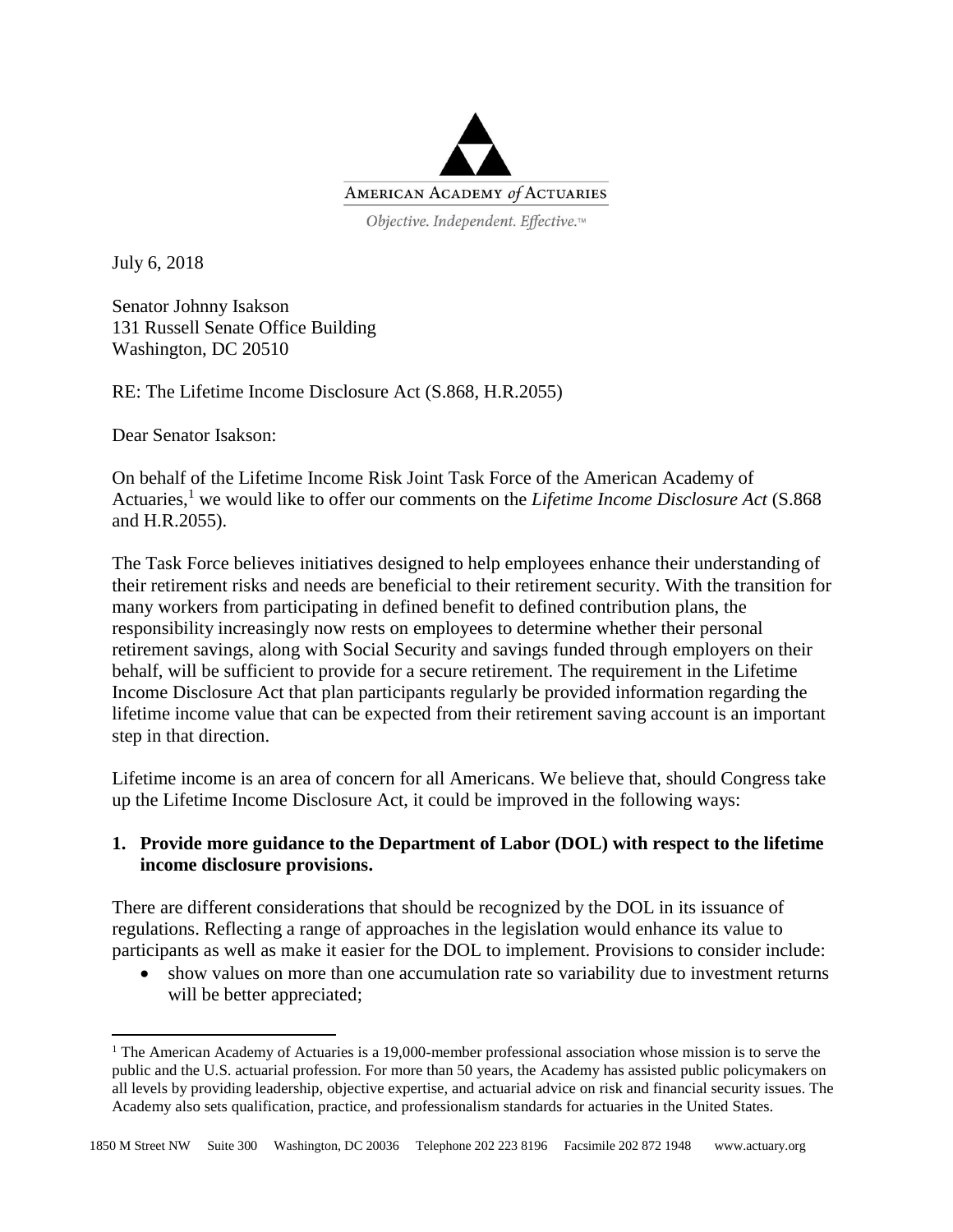- recognize assumed inflation so the values will reflect lifetime purchasing power;
- present drawdown approaches, either by narrative or calculation, because drawdown approaches are likely to be followed by many retirees;
- allow for alternative retirement ages to be recognized, such as the Social Security retirement ages, or retirement ages that are characteristic of a particular industry; and
- recognize sex-distinct mortality in situations where no lifetime income option is offered within the plan and use of an individual retirement account (IRA) rollover is assumed, and sex-distinct mortality is not precluded by current state law.

## **2. Exempt small employers from providing the income disclosure statement; however, require that they furnish employees with information regarding the DOL website tool and how to access it.**

The expense for small plan sponsors to comply with the legislation may prove difficult for those plan sponsors. DOL, at the direction of Congress, could require a notice that directs participants to the calculator on the DOL website in place of this requirement for small plan sponsors.

## **3. Require that the DOL update its website to align with the legislation.**

The DOL currently provides on its website a retirement income calculator that individuals can use to project the income value of retirement account values. This tool can be useful for many of the individuals who have retirement savings that are held in IRAs or other vehicles, which are not subject to the legislation. However, the calculator in its current form would likely not provide results that would be consistent with those determined under the legislation, most notably in recognizing future contributions that could vary, sex-distinct mortality, and joint and 100 percent survivor benefits. Expanding the capabilities of the calculator would be of value to both participants in small plans and individuals who are not in a plan.

## **4. Direct the DOL to create a better safe harbor that would relieve employers from fiduciary liability for providing retiree income options.**

The legislation is intended to provide participants with an understanding of how well they are preparing for retirement income needs. The required disclosure could provide guidance for increasing retirement savings; however, an equally important need is to improve access to lifetime income sources so that the illustrated lifetime income would be realized. This could be achieved by increasing the availability of lifetime income options within defined contribution (DC) plans.

Many retirees receive their plan benefits in the form of a lump sum that they roll over to an IRA. However, converting a lump sum into sustainable lifetime income can be a daunting challenge. The need for employers to make available to their employees education, advice, and income options has been reinforced through recommendations by the Government Accountability